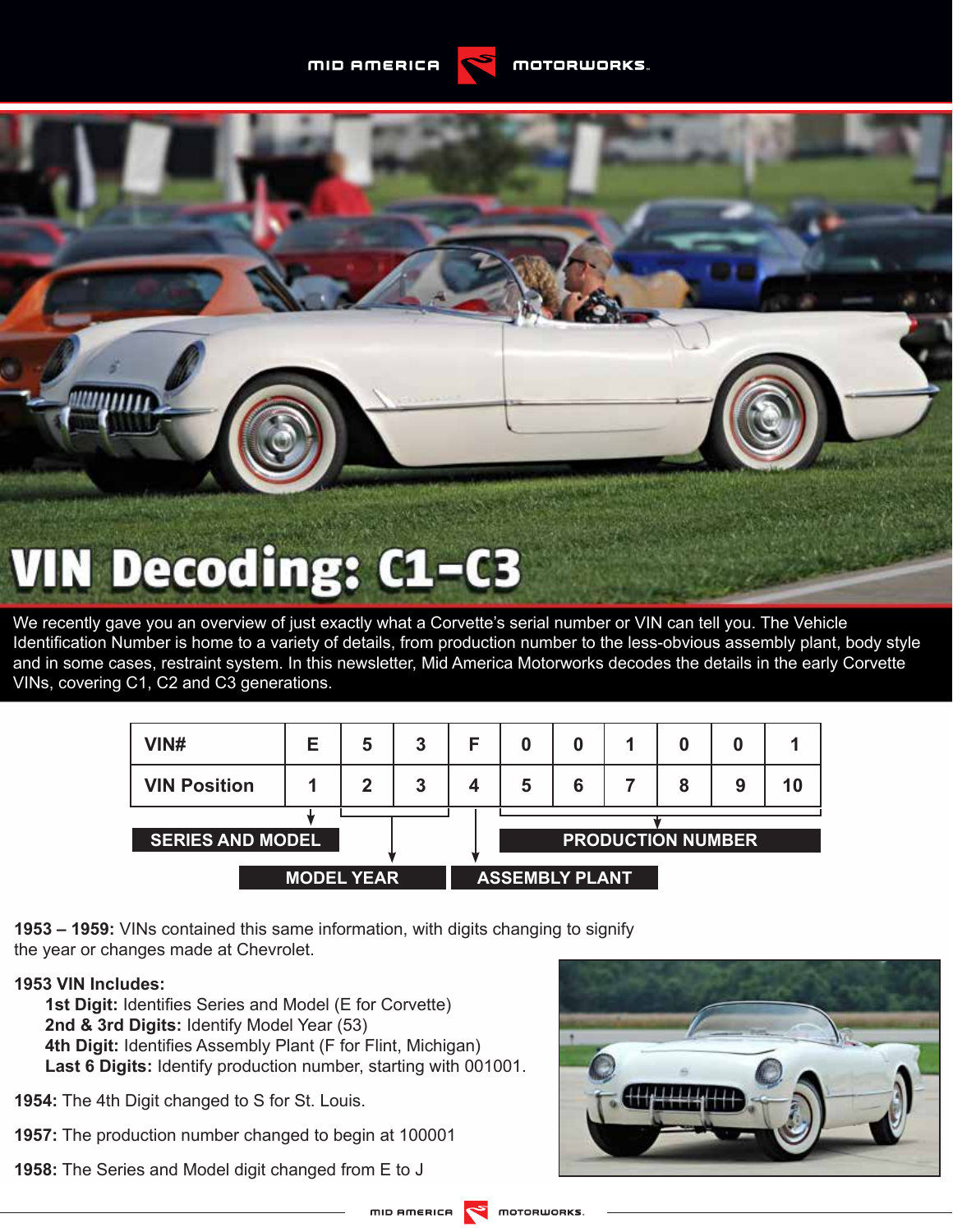



**1960 – 1964:** VINs changed layout of information.

# **1960 VIN Includes:**

**1st Digit:** Identifies Model Year (0 for 1960) **2nd & 3rd Digits:** Identify Series (08 for Corvette) **4th & 5th Digits:** Identify Body Style (67 for 2-Door Convertible) **6th Digit:** Identifies Assembly Plant (S for St. Louis, Missouri) **Last 6 Digits:** Identify production number, starting with 100001





**1965 – 1971:** VINs once again changed the order of information.

## **1965 VIN Includes:**

**1st Digit: Identifies Chevrolet Division (1 for Chevrolet) 2nd & 3rd Digits:** Identify Series (94 for Corvette) **4th & 5th Digits:** Identify Body Style (37 for 2-door Coupe, 67 for 2-door Convertible) **6th Digit:** Identifies Model Year (5 for 1965) **7th Digit:** Identifies Assembly Plant (S for St. Louis, Missouri) **Last 6 Digits:** Identify production number, starting with 100001 **1968:** Production number began with 4 (400001)

- **1969:** Production number began with 7 (700001)
- **1970:** Production number began with 4 (400001)
- **1971:** Production number began with 1 (100001)

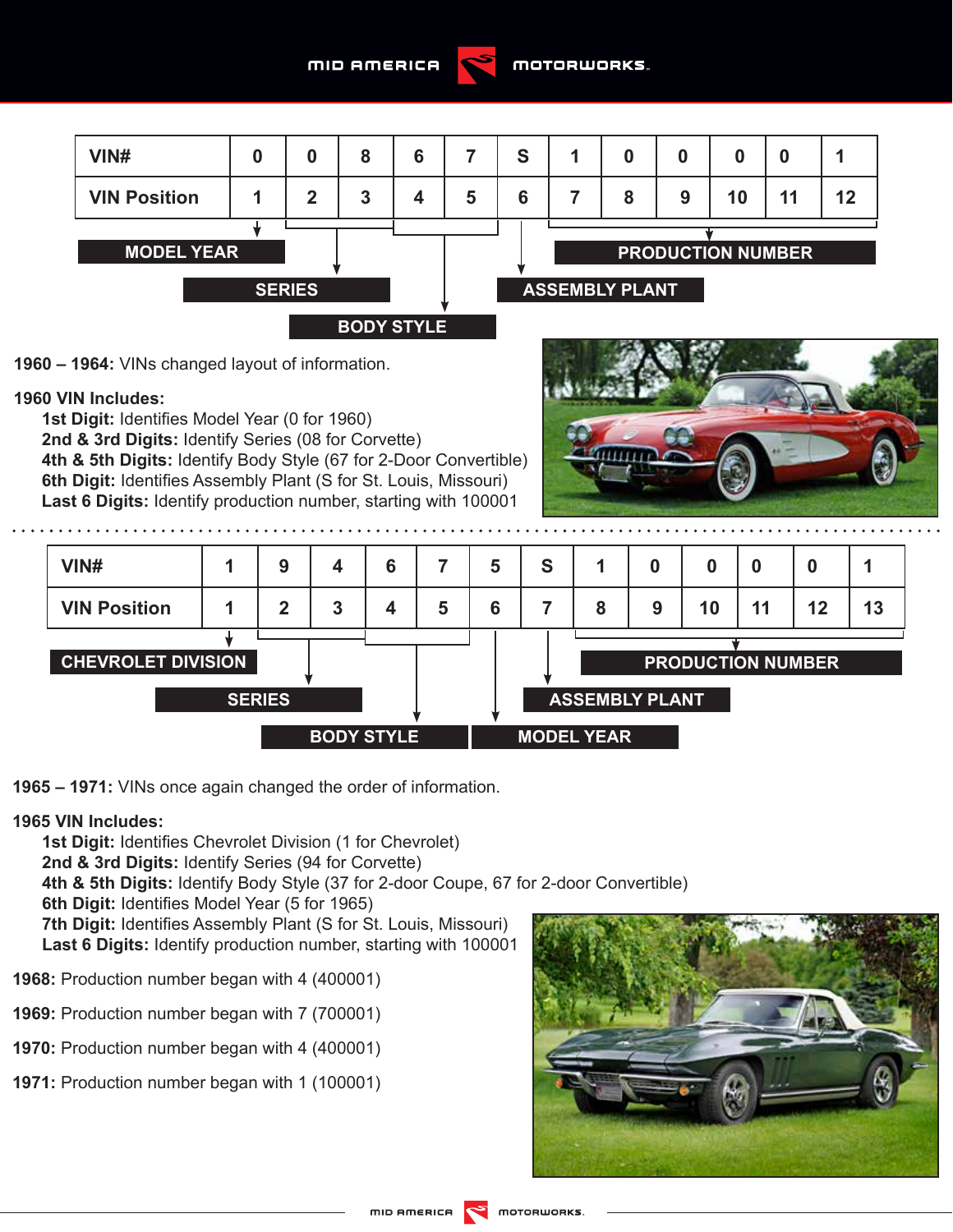



# **1972 VIN Includes:**

**1st Digit:** Identifies Chevrolet Division (1 for Chevrolet) **2nd Digit:** Identify Series (Z for Corvette) **3rd & 4th Digits:** Identify Body Style (37 for 2-door Coupe, 67 for 2-door Convertible) **5th Digit:** Identifies Engine Code (K for 350ci, 225hp, 185hp; L for 350ci, 255hp; W for 454ci, 270hp) **6th Digit:** Identifies Model Year **7th Digit:** Identifies Assembly Plant (S for St. Louis, Missouri) **Last 6 Digits:** Identify production number, starting with 500001

**1973:** Production number began with 4 (400001)

**1973-1977:** VINs contained the same information and same number sequencing.

**1974:** 5th Digit Options were J for 350ci, 195hp; T for 350ci, 250hp; Z for 454ci, 270hp

**1975:** 5th Digit Options were J for 350ci, 165hp; T for 350ci, 205hp

**1976-1977:** 5th Digit Options were L for 350ci, 180hp; X for 350ci, 210hp

*Note that for 1976-1982 Corvettes, the 3rd digit is a 3 or 8 because there were no convertibles made.* 

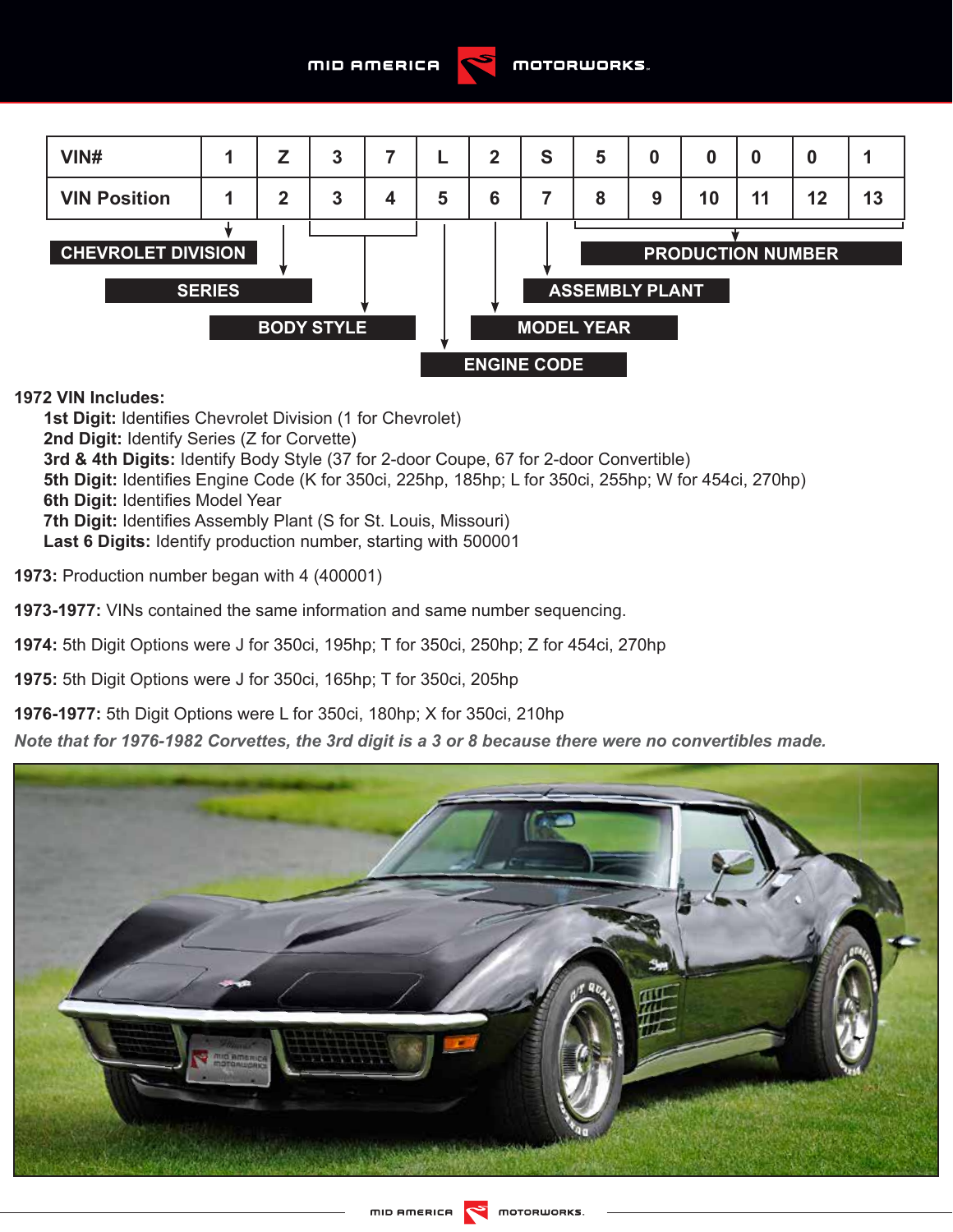



**1978 VINs** included a Corvette first: special identification for Special Edition Models. It was also the first time Chevrolet used a number instead of a letter to identify the engine in the VIN.

**1st Digit:** Identifies Chevrolet Division (1 for Chevrolet)

**2nd Digit:** Identify Series (Z for Corvette)

**3rd & 4th Digits:** Identify Body Style (87 for 2-door Coupe)

**5th Digit:** Identifies Engine Code (L for 350ci, 175hp; 4 for 350ci, 220hp)

**6th Digit:** Identifies Model Year

**7th Digit:** Identifies Assembly Plant (S for St. Louis, Missouri)

**Last 6 Digits:** Identify production number, starting with 400001. Pace Car production numbers began with 9 (900001)

**1979:** 5th Digit Options were 8 for 350ci, 195hp; 4 for 350ci, 225hp

**1980:** 5th Digit Options were 8 for 350ci, 190hp; H for 305ci, 180hp; 6 for 350ci, 230hp 6th Digit changes to a letter to indicate model year